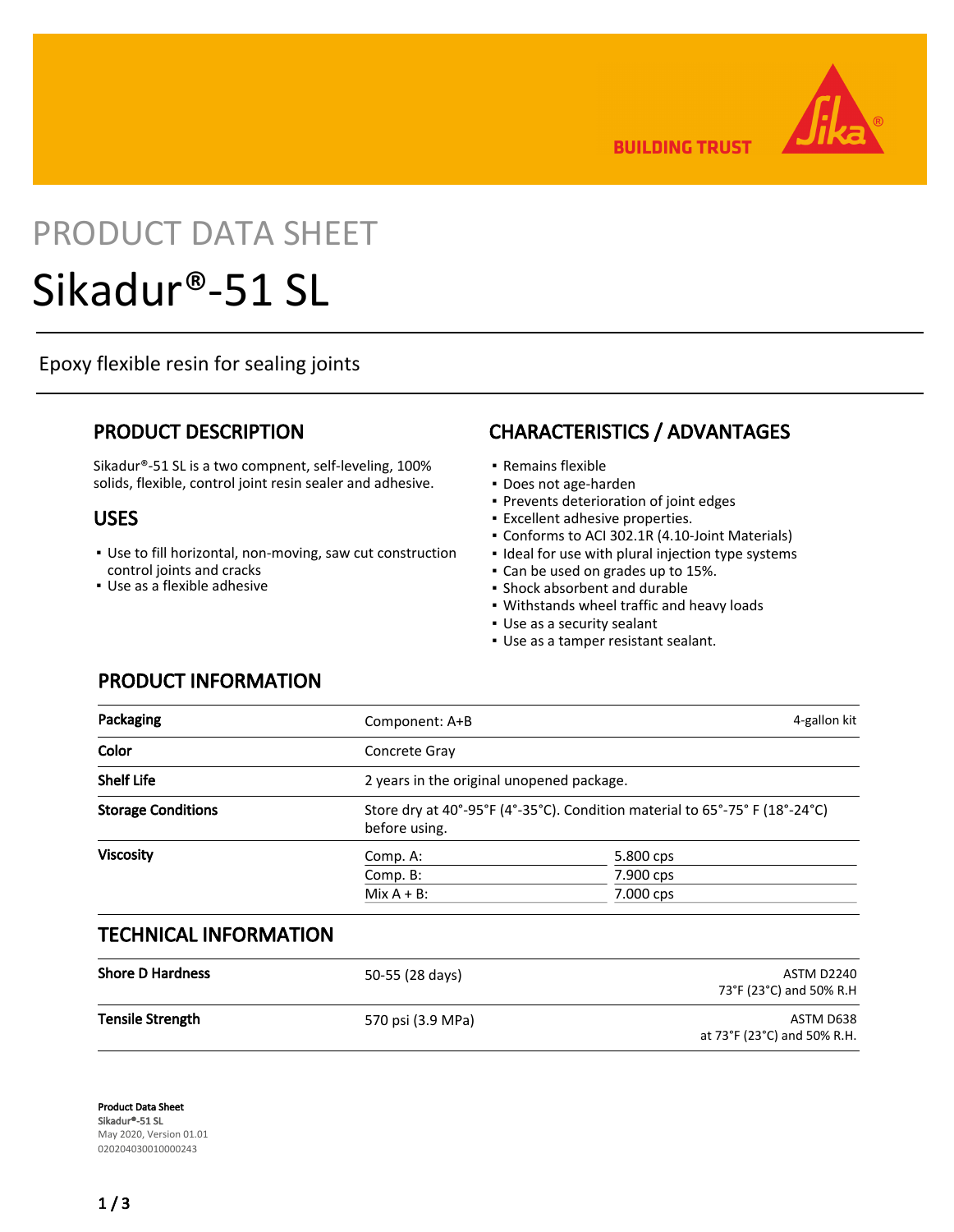| <b>Tensile Modulus of Elasticity</b> | 2,800 psi (19.3 MPa)                                                      | ASTM D638<br>at 73°F (23°C) and 50% R.H. |
|--------------------------------------|---------------------------------------------------------------------------|------------------------------------------|
| <b>Elongation at Break</b>           | 90%                                                                       | ASTM D638<br>73°F (23°C) and 50% R.H     |
| <b>Tensile Adhesion Strength</b>     | 2.5% 70 Psi (0.48 MPa)<br>5% 110 Psi (0.75 MPa)<br>10% 160 Psi (1.10 MPa) | ASTM D638<br>73°F (23°C) and 50% R.H     |
| <b>Water Absorption</b>              | 1.86% 7 days (24 hour immersion)                                          | ASTM D570<br>at 73°F (23°C) and 50% R.H. |

## APPLICATION INFORMATION

| <b>Mixing Ratio</b> | Component (A+B): |                                                              | $1:1$ (by volume) |  |
|---------------------|------------------|--------------------------------------------------------------|-------------------|--|
| Coverage            |                  | 102 In.ft.@ 1/8" by 1.5". deep joint per 4 gallon (A+B) kit. |                   |  |
| Pot Life            | <b>Volume</b>    | Time                                                         |                   |  |
|                     | 1 gallon.(3,8 L) | 20 - 25 minutes                                              |                   |  |
|                     | 8 fl.oz (250 ml) | 40 minutes                                                   |                   |  |
| <b>Cure Time</b>    | 7 to 8 hours     |                                                              | Tack-Free Time    |  |

#### SUBSTRATE PREPARATION

Surface must be clean, sound and dry. Remove dust, laitance, grease, curing compounds, bond inhibiting impregnations, waxes and any other contaminants. All projections, rough spots, etc. should be removed to achieve a level surface prior to the application.

Concrete should be cleaned and prepared to achieve a laitance-free and contaminant-free, open textured surface by shot blasting or equivalent mechanical means (CSP-3 to CSP-4 as per ICRI guidelines).

Sweep and vacuum any remaining dirt and dust with a wet/dry vacuum. Removing residual dust will help ensure a tenacious bond between the primer/ coating and the substrate. Whenever "shot-blasting" is utilized, be careful to leave concrete with a uniform texture.

"Over-blasting" will result in reduced coverage rates of the primer and/or subsequent topcoats. The "shotblast" pattern may show through the last coat, known as "tracking". The compressive strength of the concrete substrate should be at least 3626 psi (25 MPa) with a minimum pull off strength of 218 psi (1.5 MPa) in tension at the time of application. For other substrates, please contact Sikafloor Technical Services.

#### MIXING

#### Mixing Ratio: 1:1 by volume.

Premix each component. Pour Component A and Component B into a clean container in equal parts by volume. Mix appropriately with a low speed drill (400 to 600 rpm) for at least 3 minutes until the consistency and color are uniform. Mix only the amount that will be applied within the product's lifetime.

#### APPLICATION METHOD / TOOLS

Pour the mixed Sikadur®-51 SL into the prepared joint or use low-pressure extrusion equipment.

#### Option one

Allow the material to flow slowly, settle and self-level filling entire depth. Strike-off level and remove any excess material where required, before it hardens.

#### Option Two

If applied generously, sealant will overflow out of joint. Allow material to completely harden. Apply heat with an industrial heating gun to soften cured resin. Shave Sikadur®-51 SL with a sharp razor to level with the surfaces of the concrete that define the control joint.

Product Data Sheet Sikadur®-51 SL May 2020, Version 01.01 020204030010000243



**BUILDING TRUST**